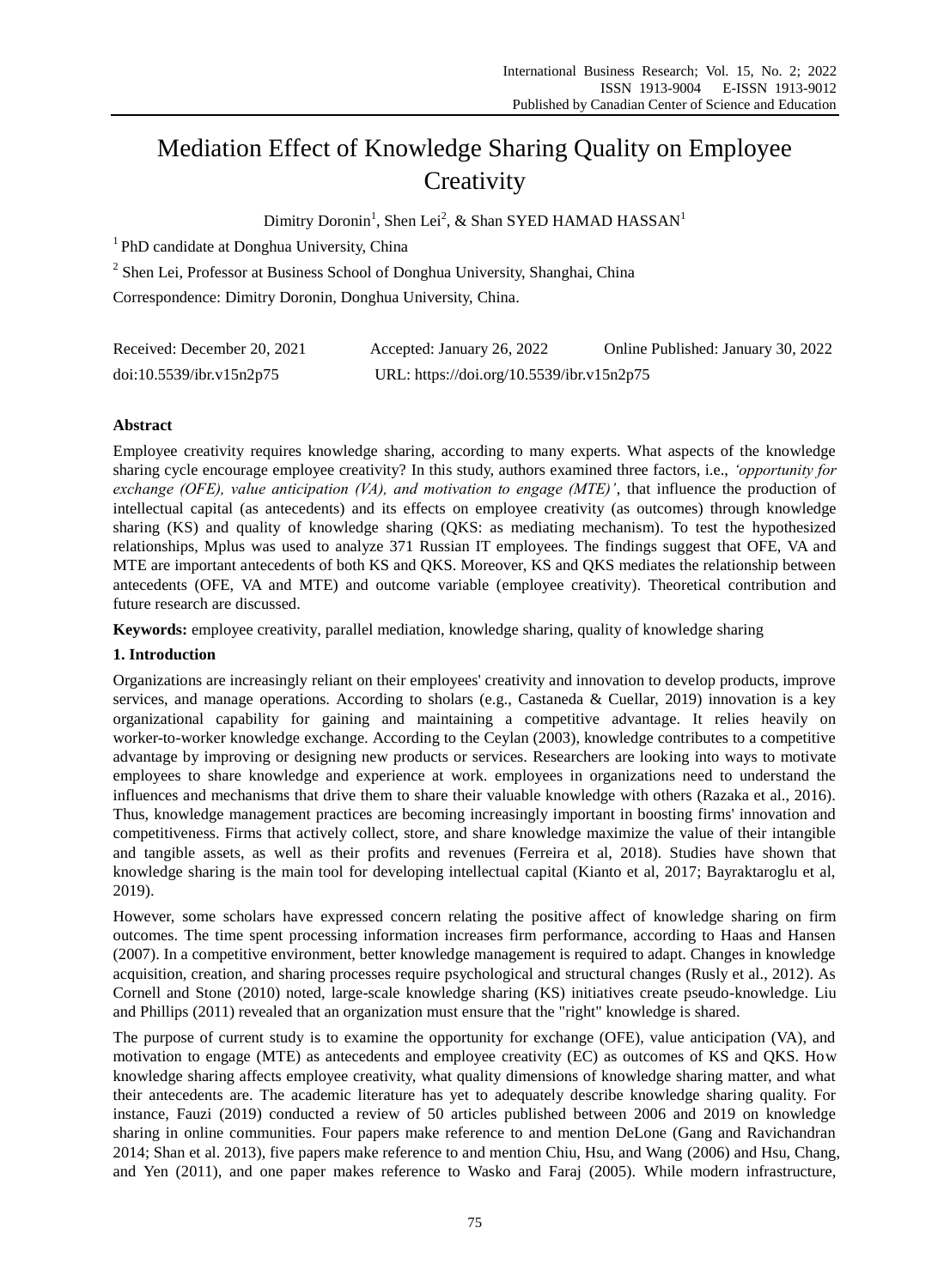technology, and economic resources all contribute to innovation, knowledge sharing between employees is critical. Product development, according to Cardinal et al. (2001), entails technical, physical, and knowledge components. The innovation process can be conceptualized in three ways: through the employees, their activities, and the modes of innovation (Diercks, Larsen, & Steward, 2019).

Thus, using intellectual capital constructs as antecedents, this study investigated *"how the quality of KS and QKS"* affect employee creativity OFE, VA and MTE. The study's underlying significance is to raise awareness in both business and academia that KS alone is not sufficient to consider in terms of employee and team creativity; rather, the QKS is what truly has a clear impact on an organization's well-being. The study was conducted to insight a better understanding of how KS and QKS affects employee creativity.

# **2. Literature review**

## *2.1 Relationship Between Antecedent: Knowledge Sharing and Outcome: Employee Creativity*

KS promotes creativity, according to the scholars, innovation and creativity is unlikely without KS (Kremer et al., 2019). Collaboration has proven to be an efficient way of gaining knowledge and skills (Adams et al., 1998). Products and services can be improved or created by exchanging knowledge. Knowing how to share ideas, know-how, and expertise is considered to be a critical factor in employee creativity because sharing ideas, know-how, and expertise increases organizational capital (Cabrera, Al-Kurdi, Nahapiet & Ghoshal, 1998; Shen et al., 2021b), and integrating individuals' knowledge results in synergy (Nahapiet & Ghoshal, 1998) Innovation tasks are impossible for a single person to complete in any complex work process; only by assembling an effective team of people with a variety of skills can they be completed (Dong et al., 2017; Zárraga & Bonache, 2003). Aside from that, the team's ability to think creatively requires them to look at things from a variety of perspectives and combine previously unrelated elements to create something new and improved (Aggarwal et al., 2019). Consequently, the concept of KS has received a great deal of attention from academics.

Researchers who have investigated employee creativity in the past (for example, Ahmad et al., 2019; Park et al., 2018; Muhammad et al., 2017; 2018; Shen et al., 2021a; Subramaniam & Venkatraman, 2001) have frequently employed knowledge and/or intellectual capital as independent variables, with employee creativity as an outcome variable. "While the invention or conception of innovative ideas may be an individual activity, innovation (the invention and implementation of new ideas) is a collective achievement," Van de Ven (1986) asserted. When it comes to organizations' ability to innovate, their intellectual capital and their ability to leverage their knowledge resources are both important factors to consider. Kane (2017) and others have emphasized that new product development is an expression of organizational knowledge, while others have described employee creativity as a knowledge management process (e.g., Madhavan and Grover, 1998; Yan et al., 2021) or described innovative firms as knowledge-creating organizations (e.g., Madhavan & Grover, 1998; Nonaka et al, 2018). Muhammad et al. (2017) revealed that, in organization employee talent and knowledge management are critical primary resources in today's competitive market.

Many studies have been conducted to examine the impact of internal knowledge management and talent management strategies in under developing countries (e.g., Chinese manufacturing firms), but few have examined the impact of external knowledge management and talent management strategies. The value of KS has long been recognized by the academic community.

Both the creation and application of organizational knowledge (Hendriks, 2004), which are critical processes in organizational innovation and knowledge management, require knowledge sharing. However, some researchers believe that knowledge sharing is not always beneficial to employee creativity and team performance, and that it can even be harmful in some cases (Cornell & Stone, 2010; Haas & Hansen, 2007). Numerous attempts have been made to address the issue of KS quality, including the development and application of knowledge quality measures (Doronin et al., 2020), and KS effectiveness and quality (Raab, Ambos, and Tallman, 2014; Shah et al., 2021). There is still no clear and justifiable measure of the link between knowledge sharing and employee performance.

#### *2.2 Knowledge Sharing as a Mediator*

Numerous attempts at addressing the issue of KS quality have been made, including the development and application of knowledge quality measures (Darroch & Mcnaughton, 2002). The style of KS can make a company unique and characteristic, affecting its performance. Moreover, explicit knowledge influences the speed of innovation, while tacit knowledge influences the quality of innovation (Liao et al., 2007). Since the year 2000, there has been an increase in the amount of literature on KS and innovation (Castaneda & Cuellar, 2019). Cavusgil et al. (2003) found that the more tacit knowledge transferred, the more innovative the firm. This study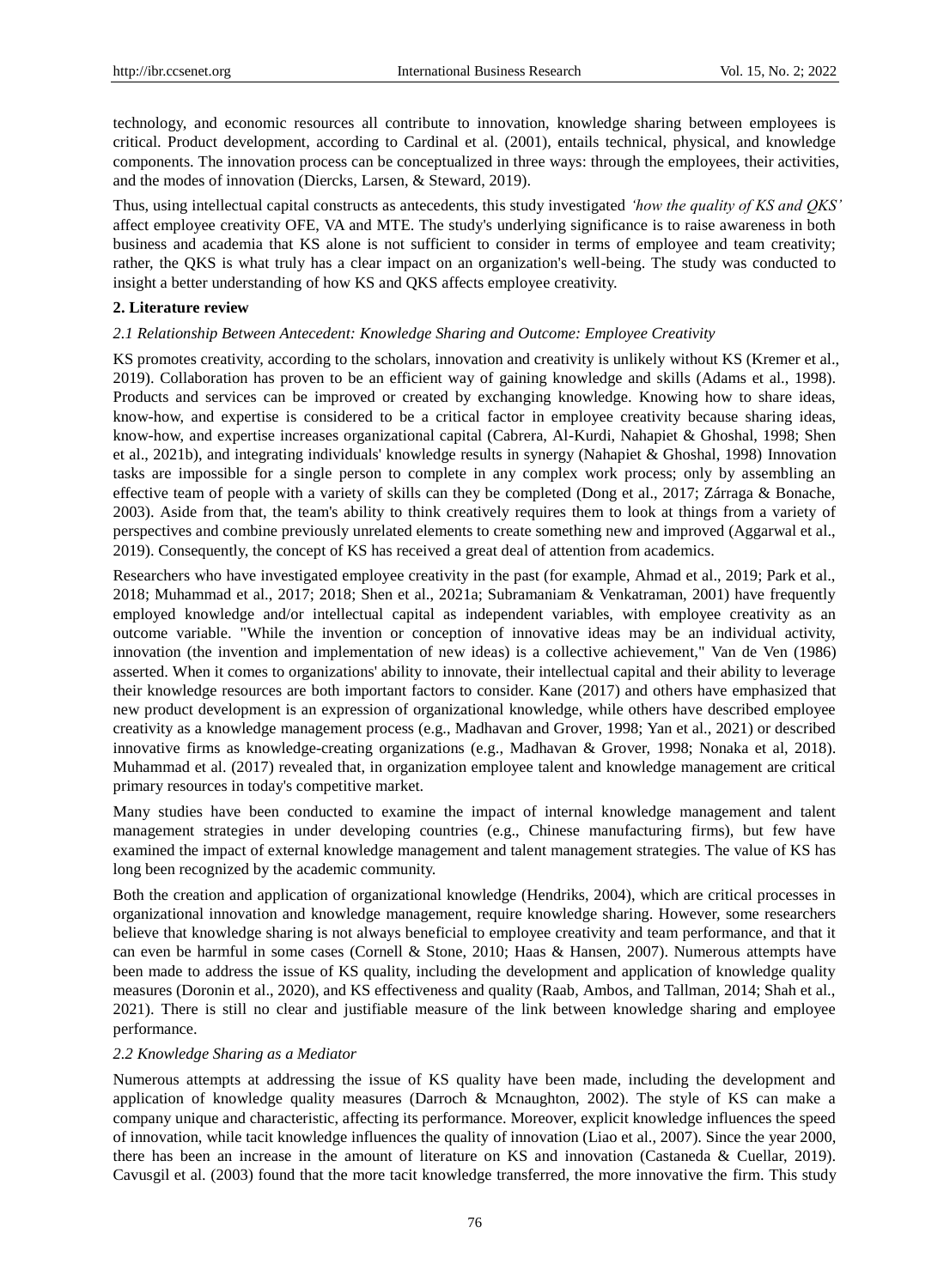examines the concept of KS and QKS, which is viewed as a complex construct that can have a range of effects on an organization's social, intellectual, and human capital, depending on the information shared and the manner in which it is shared. This investigation employs a previously established methodology, as numerous previous studies have raised similar concerns (Chiu et al., 2006; Cavusgil et al., 2003; Ghobadi, 2015). The purpose of this article is to fill a gap in the literature on the relationship between KS and innovation. Others have stressed the importance of studying innovation and KS together.

The parallel mediation model is used in this investigation (Preacher & Hayes, 2008). Although in previous studies, scholars have realvead "*KS*" as dependent variable (e.g., Cabrera et al., 2006; Cavaliere, Lombardi, and Giustiniano, 2015), it has also been considered as an independent variable (e.g., Hussain et al., 2018; Safa et al., 2016) or as a mediator influencing creativity and performance (e.g., Ali et al., 2015; Safa & Von Solms, 2016; Dong & Yang, 2016; Soto-Acosta &Cegarra-Navarro, 2016). Consequently, the current study offers a fresh perspective on how KSg can be studied while also emphasizing the dual nature of the phenomenon: knowledge as an input and KS as a process.

#### *2.3 Knowledge Sharing Antecedents*

A great deal of work has been done to determine what influences KS and how it is influenced. In light of the fact that high-quality KS is thought to be a key factor in the development of intellectual capital (Muhammad et al., 2018), this study makes use of the Nahapiet and Ghoshal (1998) variables of OFE, VA, and MTE. Tacit knowledge, explicit knowledge, and relationships with other people make up the three types of intellectual assets known as intellectual capital.

**OFE.** When we speak of OFE, we are referring to the existence of a specific medium for knowledge transfer (Saifi et al., 2016). According to both social presence theory (Bickle et al., 2019) and media richness theory (Daft & Lengel, 1986), a specific task necessitates the use of a specific type of media channel; this is not necessarily the most advanced or richest, but rather the one that can provide sufficient resources to appropriately transmit and receive information in the most efficient manner (Ali et al., 2017).

**VA.** The importance of engaging in communication and KS should be recognized by all parties involved in the process. The concept of anticipation of reciprocity, which is relevant to knowledge management theory, has been found to have a strong positive relationship with knowledge sharing behavior (Lai et al., 2014). At the same time, anticipating risks makes it difficult to share information (Ali et al., 2021; Tamjidyamcholo et al., 2014).

**MTE.** Individual intentions are required in order to carry out high-quality KS activities. When a sharer shares, his or her intentions should be such that he or she can contribute to the team's success, is useful, and wishes to assist others. As a result of his research, Wang (2015) discovered a link between KS intentions and the self-determination theory.

#### *2.4 Hypothesis Development*

If organizations or firms required their employees to be creative, they need to encourage them and need to provide enviorment that encourages to share their knowledge with each other. This increases organizational capital, which is created when people's knowledge is integrated (Cabrera and Artacho, 2006; Nahapiet and Ghoshal, 1998). One person cannot effectively innovate in a complex process; only by assembling a group of people with diverse backgrounds and skill sets can this be accomplished (Butt et al., 2020; Eisenbeiss, 2008; Zárraga & Bonache, 2003). It is also important for a team's creativity to be able to communicate its goals to each other (Khan et al., 2021; Pearce & Ensley, 2004). There is a theory that says that employee creativity isn't always linked to a company's willingness to share its knowledge (Tang, 2019). Employee creativity is a result of an increase in intellectual capital as a result of high-QKS (Leitner, 2015).

In this study, it was proposed that knowledge exchange can improve each of intellectual capital's three components (Wang, 2014). Relationships with strong ties, trusting relationships, and a shared vision necessitate, OFE and combine knowledge before the knowledge resources embedded in those relationships can be fully leveraged (Argote& Ingram, 2000; Hassan et al., 2019; Nahapiet & Ghoshal, 1998; Weerakoonet al., 2020). According to Nahapiet & Ghoshal (1998), the QKS can be positively correlated with the amount of intellectual capital that is created. The five and two quality dimensions adopted from previous studies (Lei et al., 2021; Tsai et al., 2014) that suggested a positive correlation between intellectual capital creation of KS and QKS and respectively. However, only if the quality of employee creativity and intellectual capital creation is taken into account can these two concepts be linked (Ellwart et al., 2015). Based on above-mentioned discussion, following hypotheses are proposed:

H1a: The relationship between opportunity for exhange and employee creativity is mediated by quality of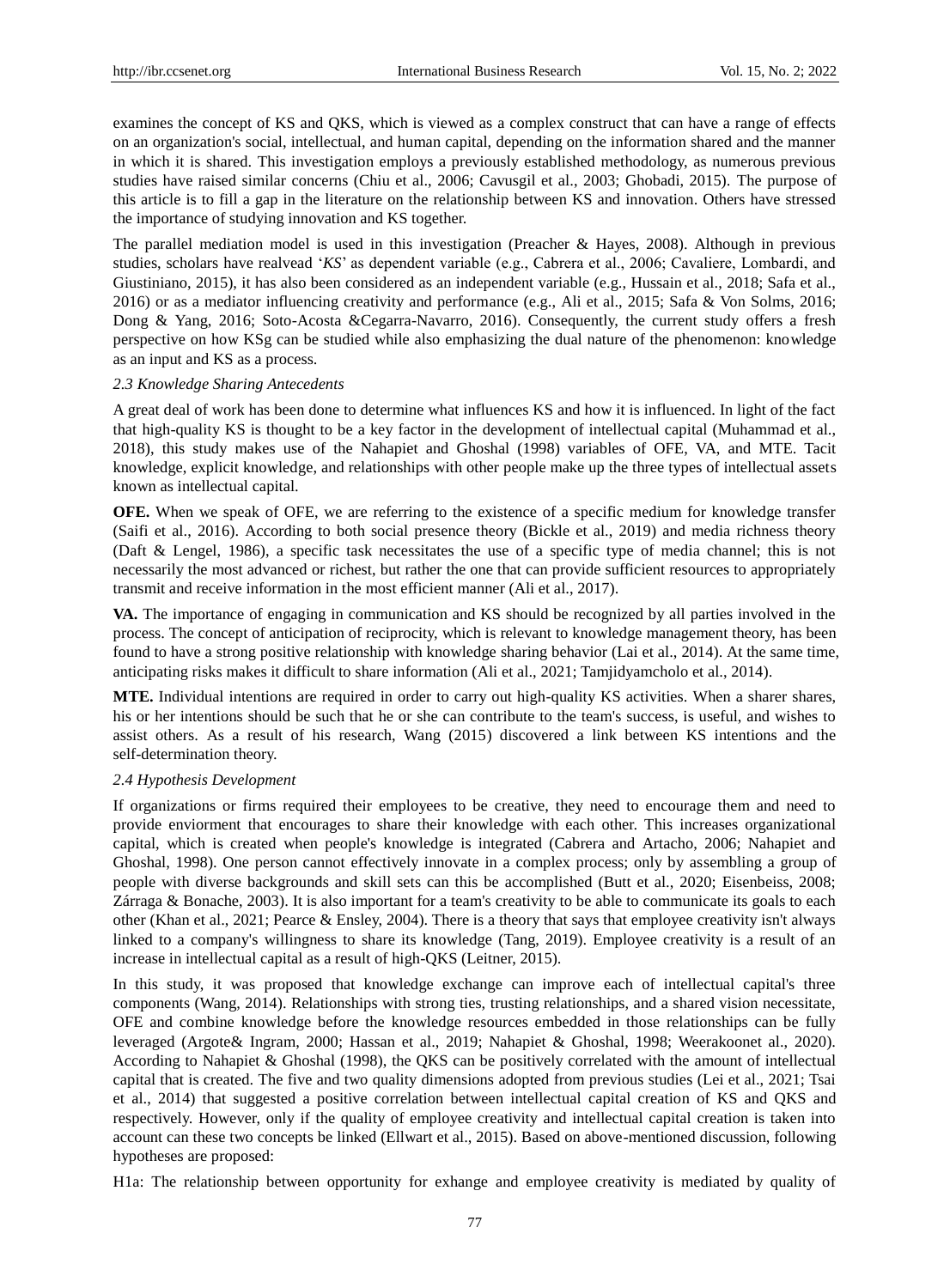#### knowledge.

H1b: Opportunity for exhange and employee creativity relationship will be mediated by quality of knowledge-sharing.

H2a: Value anticipation and employee creativity relationship will be mediated by quality of knowledge.

H2b: Value anticipation and employee creativity relationship will be mediated by quality of knowledge-sharing.

H3a: Motivation to engage and employee creativity relationship will be mediated by quality of knowledge.

H3b: Motivation to engage and employee creativity relationship will be mediated by quality of knowledge-sharing.

# **3. Research Method**

#### *3.1 Parallel Mediation Model*

This study's single-stage parallel mediation model uses only two mediators, but theoretically any number could be used. The relationship between mediators is described as "parallel" because no one mediator affects the other. Only one of the mediators is required for the transition from independent to dependent variables (i.e., the KS and QKS here). Other models with a large number of mediators (Cheung, 2007; Lei et al., 2021) exist, but this study only uses single-step models (Figure 1).



Figure 1. Parallel Mediation Model

#### *3.2 Analysis Technique*

The relationship between three antecedent variables "OFE, VA and MTE" that have an impact on the creation of intellectual capital is investigated in the current research. More precisely, how these antecedents influence employee creativity is being investigated via the mediating effect of the KS and QKS dimensions. The initial screening tests and exploratory factor analysis (EFA) were carried out using the Statistical Package for Social Science (SPSS) 21 version of the software (IBM). The AMOS 21 version was used to calculate model fit indices and confirmatory factor analysis (CFA) for individual variables and for the entire sample of variables. To proceed with further analysis, it was determined that the results of EFA and reliability check via CFA were satisfactory. Mplus software (version 7) was used to analyze the parallel mediation and whole model hypotheses in order to verify the proposed hypotheses.

# *3.3 Survey*

For data collection, an author first discussed the study objectives with the appropriate authorities, and after receiving permission, 450 respondents working in Russian software development firms were randomly selected. A total of 371 people responded to the survey. Both English and Russian were used in the survey, several studies used same aaproach (e.g., Ali et al., 2019). Respondents were asked if there were any phrases or terms that they found difficult or unclear. Following receipt of the questionnaires, no major changes to the text were required. Internal consistency and reliability were checked using Cronbach's alpha. OFE had a Cronbach's alpha of 0.892, VA had a Cronbach's alpha of 0.897, and MTE had a Cronbach's alpha of 0.941. Similarly, mediating variables, KS was 0.919, 0.856 for QKS, and dependent variable (employee creativity) was 0.898, meet the requirement (Nunnally & Bernstein, 1994). See Table 1 for more information.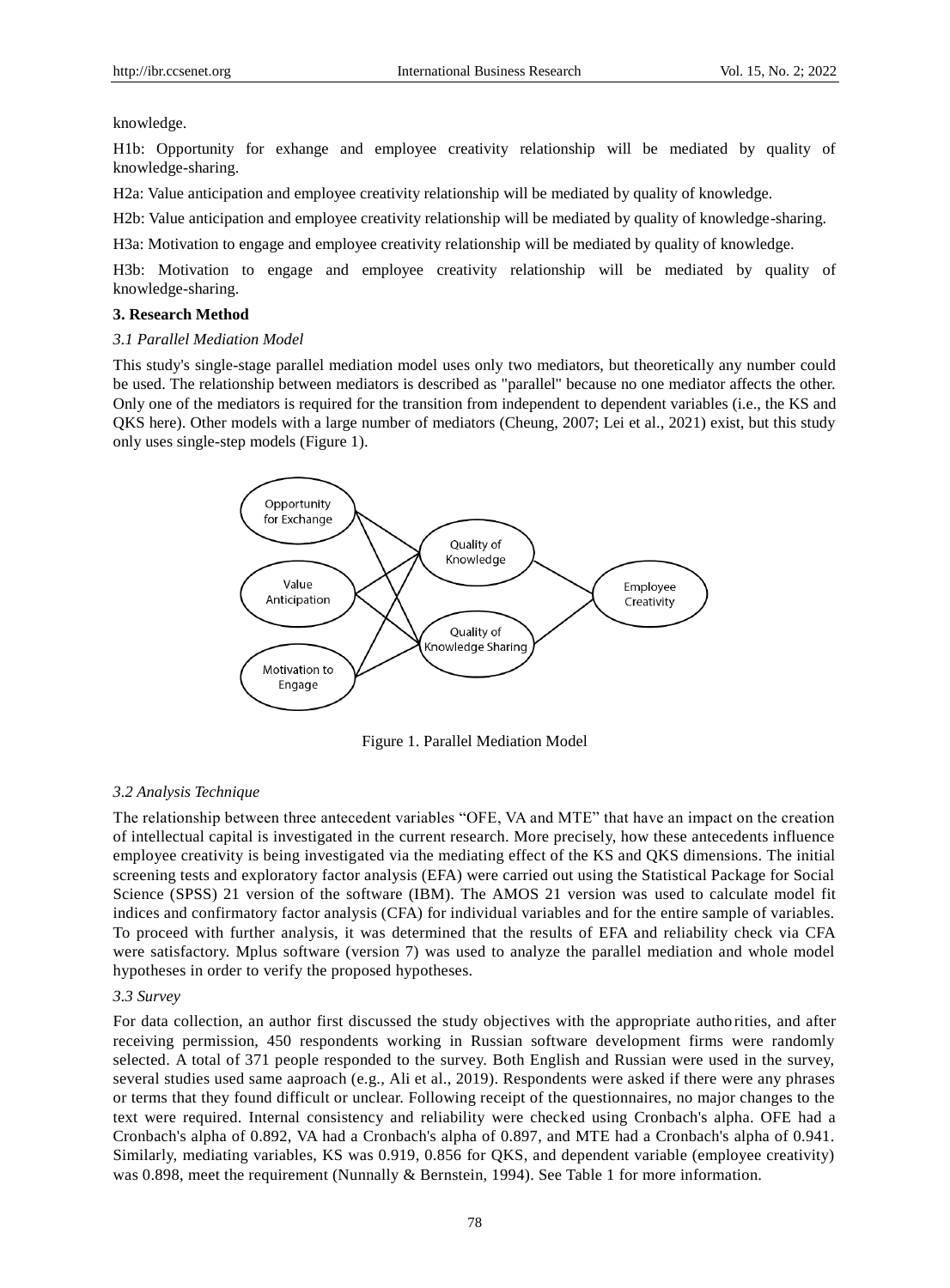#### Table 1. Cronbach"s AlphaValues

| Constructs | Cronbach's Alpha |
|------------|------------------|
| <b>OFE</b> | 0.877            |
| VA         | 0.829            |
| <b>MTO</b> | 0.901            |
| QK         | 0.919            |
| QKS        | 0.856            |
| EC         | 0.898            |

*Note: "OFE=opportunity for exchange; VA=value anticipation; MTO=motivation to engage; QOK=quality of knowledge; QKS=quality of knowledge sharing; EC=employee creativity"*.

#### *3.4 Confirmatory Factor Analysis*

The following values were used to assess model fit, in accordance with previous studies (e.g., Barr & Glynn, 2004; Graves & Elsass, 2005): the ratio of chi-squared to degrees of freedom ( $\chi$ 2/df), which is less sensitive to sample size than chi-squared alone (Joreskog & Sorbom, 1996), the root mean square error of approximation (RMSEA), and the Tucker-Le (CFI). For a good fit,  $\chi$ 2/df should be less than 3, with RMSEA less than 0.06 and TLI and CFI greater than 0.95 (Kline, 1998). (Hu &Bentler, 1999; Kline, 1998). χ2/df should be less than 2 (Marsh, Barnes, and Hocevar, 1985), RMSEA should be less than 0.08 (Brown and Cudeck, 1992), and TLI and CFI should be greater than 0.90 to indicate adequate or reasonable fit (Brown and Cudeck, 1992; Marsh, Barnes, and Hocevar, 1985; McDonald & Ho, 2002). The initial goodness-of-fit for the quality of knowledge indicating that a hierarchical factorial structure adequately represented the data  $(\chi^2 = 458.308$  (df = 198), CFI = 0.933, TLI = 0.954, and RMSEA = 0.052,. The scale's dimensionality was confirmed using the AMOS software.

This study used an additive approach to create a unitary index of knowledge quality by categorizing the entire set of items into five factors and then combining them to form an aggregate measure of knowledge quality. Table 2 summarizes the results of the confirmatory factor analysis for KS and QKS.

|                     |       | KS                       | QKS            |  |
|---------------------|-------|--------------------------|----------------|--|
|                     |       | <b>Measurement Model</b> |                |  |
| Absolute indices    |       |                          |                |  |
| $\chi$ 2/df         | 2.140 | 2.103                    |                |  |
| <b>RMSEA</b>        | 0.059 | 0.050                    |                |  |
| p-value             |       |                          | 0.006<br>0.110 |  |
| Incremental indices |       |                          |                |  |
| <b>CFI</b>          | 0.910 | 0.990                    |                |  |
| <b>GFI</b>          |       | 0.878                    | 0.902          |  |
| <b>AGFI</b>         |       | 0.846                    | 0.941          |  |
| TLI                 | 0.891 | 0.910                    |                |  |
| <b>PCLOSE</b>       |       | 0.001                    | 0.016          |  |

Table 2. Goodness-of-Fit

For QKS, the goodness-of-fit values for the model were  $\gamma$ 2 = 16.832, df = 8, p > 0.00, CFI = 0.990, TLI = 0.910, and RMSEA was 0.050, indicating that a hierarchical factorial structure was an adequate representation of the data. In a similar vein, a higher-order structure explained the two first-order factors of knowledge sharing quality, and a unitary index was calculated based on the explanation. The same method was used to evaluate the level of knowledge. For QK, the goodness-of-fit values for the model are presented in Table 2.

#### **4. Results**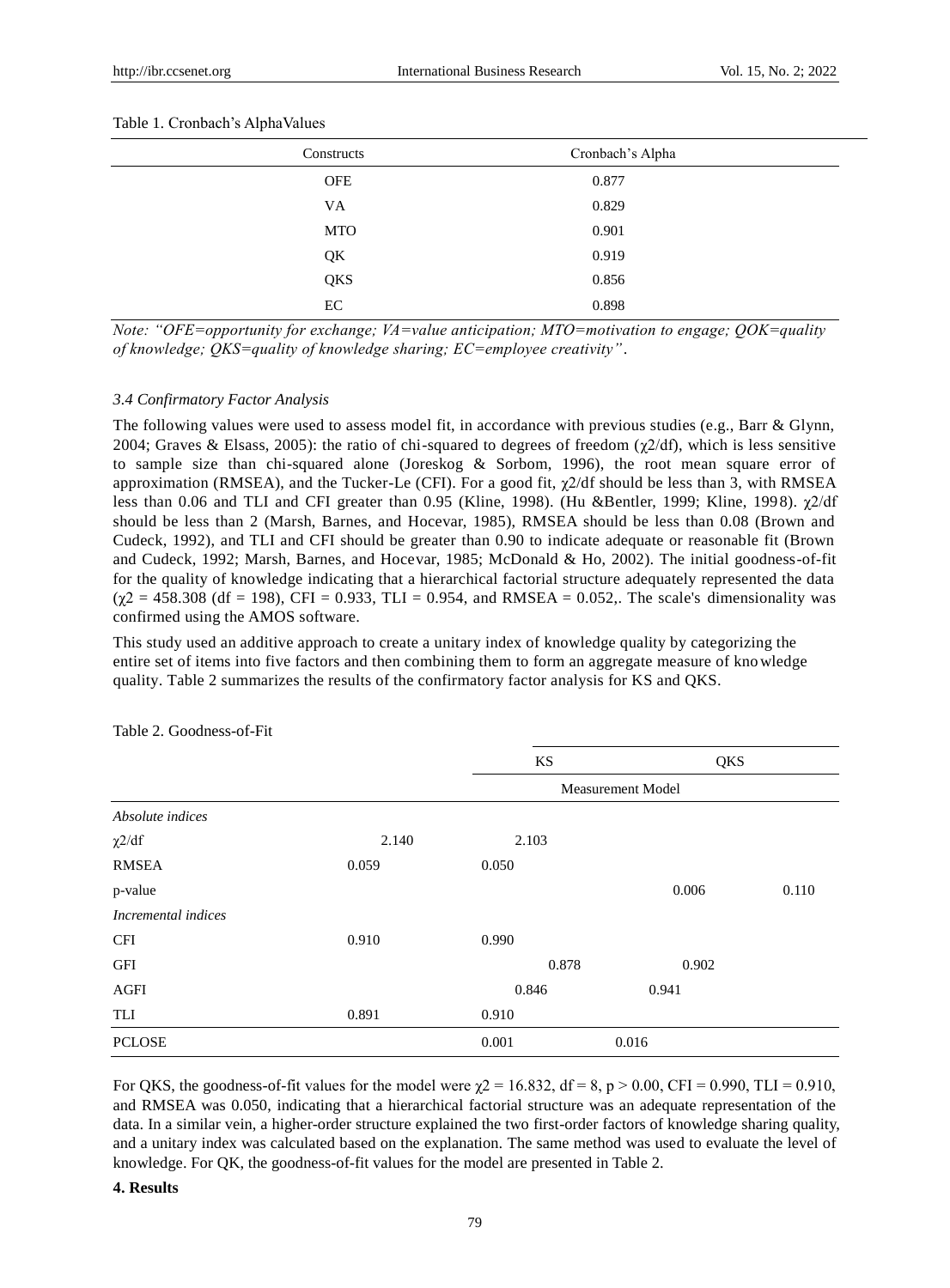# *4.1 Measurement Model*

The items and constructs' reliability and validity were investigated in the measurement model. Analyzing the measurement model yields the loadings, which give the researcher an idea of the measurement's sturdiness. The measurement model's psychometric properties were evaluated by looking at its reliability, convergent validity, and discriminant validity (Fornell & Larcker, 1981).

Mean inter-item correlation was applied to verify that all survey-items measures the same constructs because it refers to the mean inter-item correlation (Bryman & Cramer, 2004; Clark & Watson, 1995). It can be evaluated using composite reliability and Cronbach's alpha. Item reliability is assessed using Cronbach's alpha; composite reliability is assessed using Cronbach's alpha (Hoque, 2016). As can be seen in Table 4, the Cronbach's alpha values for each of the variables under consideration are quite high.

|  | Table 3. Cronbach's Alpha Values |  |
|--|----------------------------------|--|
|--|----------------------------------|--|

| Construct  | Cronbach's Alpha |  |
|------------|------------------|--|
| <b>OFE</b> | 0.912            |  |
| VA         | 0.897            |  |
| MTE        | 0.841            |  |
| QK         | 0.919            |  |
| QKS        | 0.856            |  |
| EC         | 0.898            |  |

Note: "OFE=opportunity for exchange; VA=value anticipation; MTO=motivation to engage; QOK=quality of knowledge; QKS=quality of knowledge sharing; EC=employee creativity".

#### *4.2 Path Analysis*

The KS and QKS were examined as mediators between independent variables (OFE, VA, MTE), and dependent variable (employee creativity). The Monte Carlo simulation procedure was used to test the mediation hypothesis. This procedure was used to accurately reflect the asymmetric nature of an indirect effect's sampling distribution (Preacher et al., 2010). Table 4 illustrates the relationship between OFE, VA, MTE, and employee creativity and the KS and QKS.

According to this study, the indirect effects of OFE on QK and QKS on employee creativity were both positive  $(0.052^*$  and  $0.070^*$ ), with 95 percent bias-corrected bootstrap confidence intervals of  $[0.008-0.058^*]$  and [0.013-0.070\*], respectively, when 10,000 Monte Carlo replications were conducted. Additionally, path analyses of VA and MTE on employee creativity as well as path analyses of VA and MTE on employee creativity on the basis of QKS were positive (0.036\*, 0.053\*, 0.047\*, 0.027\*), with 95 percent bias-corrected bootstrap confidence intervals of [0.009-0.054]; [0.006-0.093]; [0.010-0.061] and [0.012-0101], respectively. See Table 4.

|  | Table 4. Path Analysis: Mediating Analysis |  |
|--|--------------------------------------------|--|
|  |                                            |  |

| Path                                 | <b>Indirect Effect</b> |       |              |               |
|--------------------------------------|------------------------|-------|--------------|---------------|
|                                      | Estimate               | S.E.  | Lower $2.5%$ | Upper $2.5\%$ |
| $OFE \rightarrow OK \rightarrow EC$  | $0.052*$               | 0.025 | 0.008        | 0.058         |
| $VA \rightarrow OK \rightarrow EC$   | $0.036*$               | 0.022 | 0.009        | 0.054         |
| $MTE \rightarrow QK \rightarrow EC$  | $0.047*$               | 0.023 | 0.010        | 0.061         |
| $VA \rightarrow OKS \rightarrow EC$  | $0.053*$               | 0.030 | 0.006        | 0.093         |
| OFE→ OKS → EC                        | $0.070*$               | 0.035 | 0.013        | 0.070         |
| $MTE \rightarrow QKS \rightarrow EC$ | $0.027*$               | 0.033 | 0.012        | 0.101         |

Note:\*p< 0.05; "OFE=opportunity for exchange; VA=value anticipation; MTE=motivation to engage; QK=quality of knowledge; QKS=quality of knowledge sharing".

In the study, the findings revealed that OFE, VA, and MTE were all positively and significantly related to employee creativity, both in terms of KS and QKS, respectively.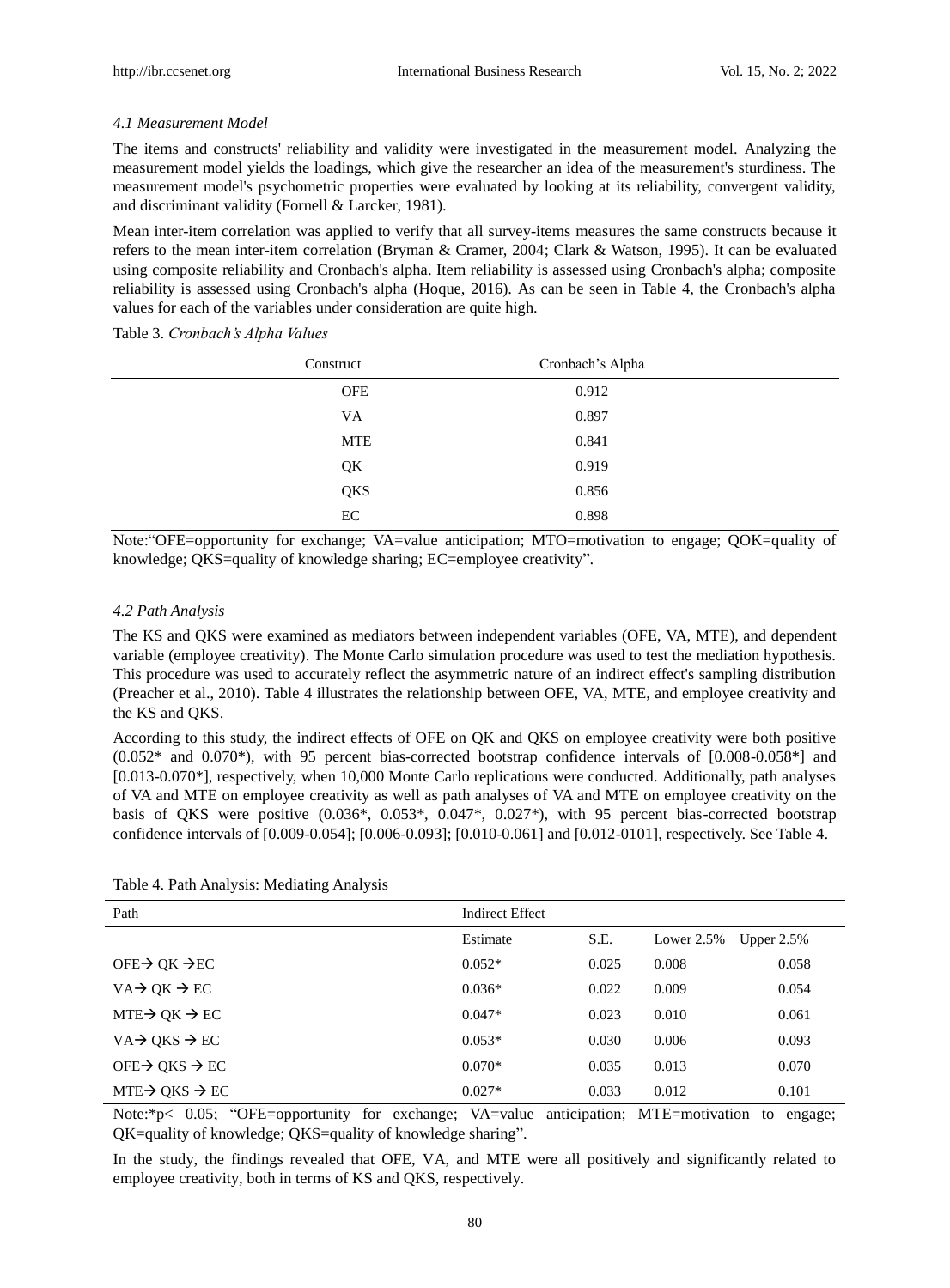#### **5. Discussion**

#### *5.1 Theoretical Contribution*

The results showed unequivocally that employee creativity is influenced by the quality dimensions of KS. While some studies have found a negative link between employee and organizational performance and KS (Liu et al., 2011; Tang, 2019), others have found a positive one. Regardless of the discrepancy in findings, no one knows for sure how to measure KS. There are a variety of ways to measure how effective KS is from a quantitative perspective, such as the number of reports or responses, or the number of feedbacks (Hau et al., 2016). However, the actual study focused on the quality of the information shared.

According to Nonaka (1998), there are four steps or processes that lead to the creation of new knowledge. Here, we can compare the quality of codification and KS by comparing them to the quality of externalization. These processes are supposed to lead to greater intellectual capital creation and subsequent creativity by employees, in theory, if they are executed well. KS in future research must be understood in terms of what knowledge is shared (quantity, impartiality, verifiability and relevance), as well as how it is shared (comprehensibility and timeliness).

Employee innovation is examined in this study, which focuses on the dual nature of KS, manifested in the form of parallel mediation. Future studies can be guided by the study's findings, which quantify the KS and QKS. Furthermore, it emphasizes the significance of both the content and the dissemination of knowledge in fostering inventiveness. These quality dimensions of KS are used in the current study to assess the relationship between employee creativity and the previously identified antecedents of intellectual capital creation. So the research shows that there is a link between the theory of social capital and employee innovation.

## *5.2 Practical Contribution*

Knowledge management literature will insight greatly from this study's findings. According to the results of the current study, KS has a greater effect on employee creativity when knowledge is shared in a high-quality environment. As a result, rather than attempting to replicate teamwork and KS through policies and procedures, organizations should look for ways to improve the QKS. Social capital theory is taken into account in this study as the driving force behind the creation of intellectual capital and the creativity of employees.

Knowledge-intensive organizations and firms should exercise caution when implementing KS initiatives that are solely focused on quantitative outcomes, such as the number of reports produced or the number of feedback messages sent, according to the findings of the research. This policy, which encourages sharing for the sake of sharing, may have no effect on the performance of an employee or the performance of the company. As an alternative, the study emphasizes the fact that high-quality KS, rather than large amounts of it, produces the greatest number of benefits.

When it comes to innovation and business performance, knowledge management has emerged as one of the most important disciplines for modern organizations to keep in mind. Knowledge-intensive organizations, such as universities, information technology, banks, and other financial institutions, can benefit from the study's findings, which provide a deeper look at KS processes.

# *5.3 Limitations and Future Research*

This study has several limitations. First, in this study author targetd the respondents were based in Russia, which has a number of implications for both geography and culture. The information technology industry, in particular, is regarded as a knowledge-intensive and relatively new field. There is a significant limitation in the study's findings because of the problem of representativeness. This means that further study could be done in other regions and industries. The development, testing, and refinement of sound instruments in the KM literature continues to be a work in progress. Additional studies are needed to confirm the external validity of our results despite the fact that the dataset's reliability and validity have been empirically tested. In the third point, it would be interesting to examine the construct using a multi-level approach and to include some objective measures because the study relied on subjective Likert scale responses from team members. The proposed quality-based construct can be used to test other antecedents of knowledge sharing.

#### *5.4 Conclusion*

All hypotheses were supported, indicating that quality dimensions of KS are important for increasing employee creativity and productivity. The researchers also discovered that Nahapiet and Ghosal's (1998) four conditions for creating intellectual capital were positively related to all of the study's quality dimensions of KS.The last decade has seen a surge in interest in KS. This study examines the QKS and added academics a high-quality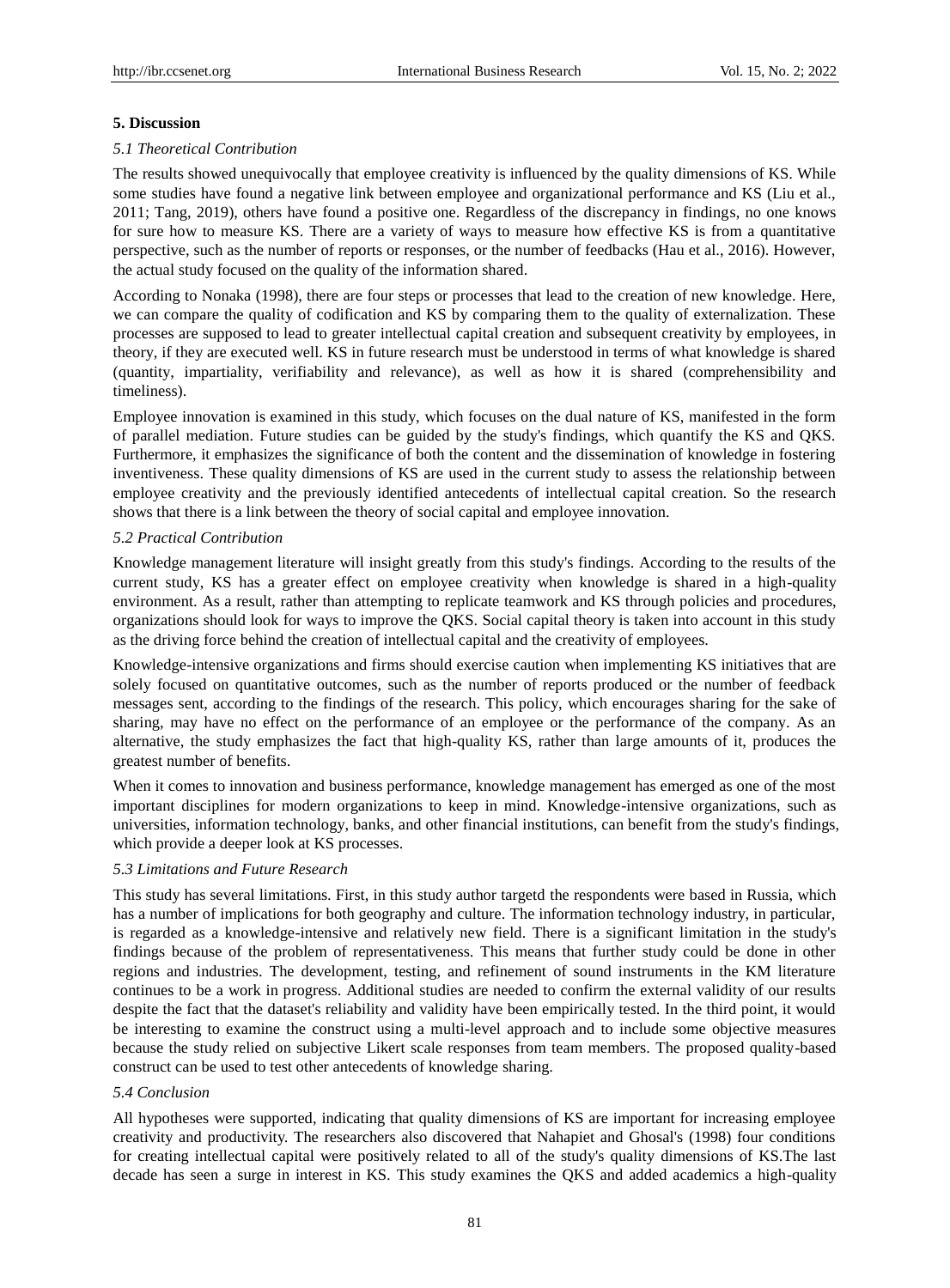perspective on KS. Using previously untapped theoretical perspectives, this paper examined how KS can influence employee creativity. These three elements are critical to the process of combining KS and QKS.

#### **References**

- Adams, M., Day, G., & Dougherty, D. (1998). Enhancing new product development performance: An organizational learning perspective. *The Journal of Product Innovation Management, 15*(5), 403-422. https://doi.org/10.1111/1540-5885.1550403
- Aggarwal, I., & Woolley, A. W. (2019). Team creativity, cognition, and cognitive style diversity. *Management Science, 65*(4), 1586-1599. https://doi.org/10.1287/mnsc.2017.3001
- Ali, M., Lei, S., Rehman, A. R., & Anjum, A., (2015). Relationship of strategic human resource management practices with organization performance and employee relation climate. *Journal of Basic and Applied Scientific Research, 5*(2), 39-50.
- Ali, M., Lei, S., Freeman, S., & Khan, M. M. (2019). Implemented and perceived high-performance work system and its effect on branch performance: A 2-1-2 mediational multilevel approach. *Employee Relations, 41*(4), 793-810. https://doi.org/10.1108/ER-08-2017-0186
- Ali, M., Khan, A., Khan, M., Butt, A. S., & Shah, H. (2021). Mindfulness and study engagement: mediating role of psychological capital and intrinsic motivation. *Journal of Professional Capital and Community.* https://doi.org/10.1108/JPCC-02-2021-0013
- Argote, L., & Ingram, P. (2000). Knowledge transfer: A basis for competitive advantage in firms. *Organizational behavior and human decision processes, 82*(1), 150-169. https://doi.org/10.1006/obhd.2000.2893
- Ahmad, F., & Karim, M. (2019). Impacts of knowledge sharing: a review and directions for future research. *Journal of Workplace Learning*, *31*(3), 207-230. https://doi.org/10.1108/JWL-07-2018-0096
- Al-Kurdi, O., El-Haddadeh, R., & Eldabi, T. (2018). Knowledge sharing in higher education institutions: A systematic review. *Journal of Enterprise Information Management*, *31*(2), 226-246. https://doi.org/10.1108/JEIM-09-2017-0129
- Barr, P. S., & Glynn, M. A. (2004). Cultural variations in strategic issue interpretation: Relating cultural uncertainty avoidance to controllability in discriminating threat and opportunity. *Strategic Management Journal*, *25*(1), 59-67. https://doi.org/10.1002/smj.361
- Bayraktaroglu, A. E., Calisir, F., & Baskak, M. (2019). Intellectual capital and firm performance: an extended VAIC model. *Journal of Intellectual Capital, 20*(3), 406-425. https://doi.org/10.1108/JIC-12-2017-0184
- Bickle, J. T., Hirudayaraj, M., & Doyle, A. (2019). Social presence theory: Relevance for HRD/VHRD research and practice. *Advances in Developing Human Resources, 21*(3), 383-399. https://doi.org/10.1177/1523422319851477
- Browne, M. W., & Cudeck, R. (1992). Alternative ways of assessing model fit. *Sociological Methods & Research*, *21*(2), 230-258. https://doi.org/10.1177/0049124192021002005
- Bryman, A., & Cramer, D. (2004). *Quantitative data analysis with SPSS 12 and 13: A guide for social scientists*. Routledge. https://doi.org/10.4324/9780203498187
- Butt, A. S., Shah, S. H., Noor, S., & Ali, M. (2020). Knowledge hiding in a buyer-supplier relationship: Present and future scope. *International Journal of Knowledge Management, 16*(2), 18-29. https://doi.org/10.4018/IJKM.2020040102
- Cabrera, C., Artacho, R., &Giménez, R. (2006). Beneficial effects of green tea: A review. *Journal of the American College of Nutrition*, *25*(2), 79-99. https://doi.org/10.1080/07315724.2006.10719518
- Cameron Cockrell, R., & Stone, D. N. (2010). Industry culture influences pseudo-knowledge sharing: A multiple mediation analysis. *Journal of Knowledge Management*, *14*(6), 841-857. https://doi.org/10.1108/13673271011084899
- Cardinal, L., Allesandri, T., & Turner, S. (2001). Knowledge codifiability, resources, and science based innovation. *Journal of Knowledge Management, 5*(2), 142-154. https://doi.org/10.1108/13673270110393266
- Castaneda, D. I., & Cuellar, S. (2019). Knowledge sharing and innovation: A systematic review. *Knowledge and Process Management, 27*(3), 1-15. https://doi.org/10.1002/kpm.1637
- Cavaliere, V., Lombardi, S., & Giustiniano, L. (2015). Knowledge sharing in knowledge-intensive manufacturing firms. An empirical study of its enablers. *Journal of Knowledge Management*, *19*(6), 1124-1145.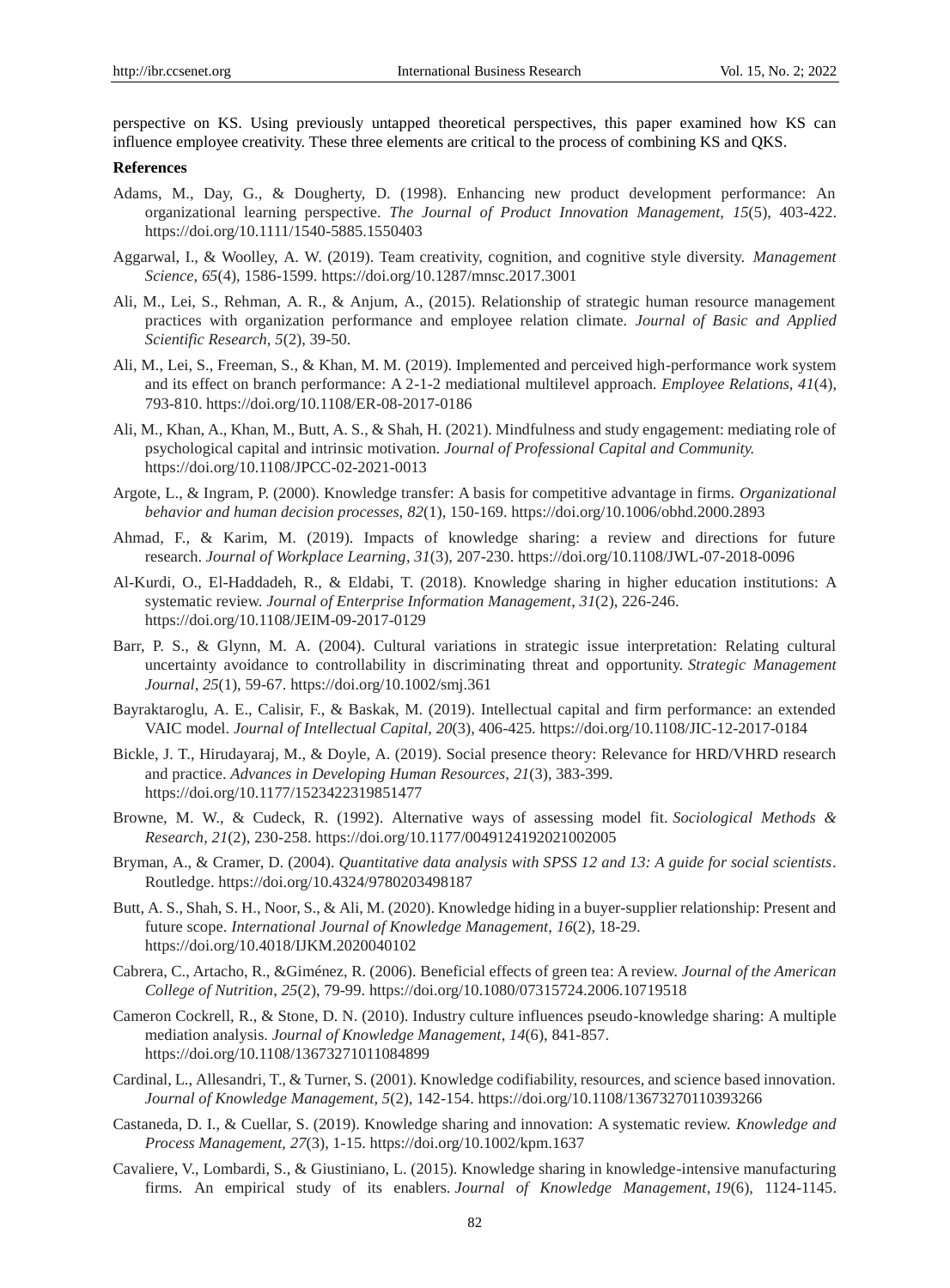https://doi.org/10.1108/JKM-12-2014-0538

- Cavusgil, S., Calantone, R., & Zhao, Y. (2003). Tacit knowledge transfer and firm innovation capability. *Journal of Business & Industrial Marketing, 18*(1), 6-21. https://doi.org/10.1108/08858620310458615
- Clark, L. A., & Watson, D. (1995). Constructing validity: Basic issues in objective scale development. *Psychological Assessment*, *7*(3), 309. https://doi.org/10.1037/1040-3590.7.3.309
- Daft, R. L., & Lengel, R. H. (1986). Organizational information requirements, media richness and structural design. *Management Science*, *32*(5), 554-571. https://doi.org/10.1287/mnsc.32.5.554
- Darroch, J., & McNaughton, R. (2002). Examining the link between knowledge management practices and types of innovation. *Journal of Intellectual Capital, 3*(3), 210-222. https://doi.org/10.1108/14691930210435570
- DeLone, W. H., & McLean, E. R. (2003). The DeLone and McLean model of information systems success: a ten-year update. *Journal of Management Information Systems, 19*(4), 9-30. https://doi.org/10.1080/07421222.2003.11045748
- Dong, J. Q., & Yang, C. H. (2016). Being central is a double-edged sword: Knowledge network centrality and new product development in US pharmaceutical industry. *Technological Forecasting and Social Change, 113,*  379-385. https://doi.org/10.1016/j.techfore.2016.07.011
- Dong, Y., Bartol, K. M., Zhang, Z. X., & Li, C. (2017). Enhancing employee creativity via individual skill development and team knowledge sharing: Influences of dual‐focused transformational leadership. *Journal of Organizational Behavior*, *38*(3), 439-458. https://doi.org/10.1002/job.2134
- Doronin, D., Shen, L., & Ali, M. (2020). Parallel mediating effect of knowledge sharing quality on team innovativeness. *Technology Analysis & Strategic Management, 32*(12), 1449-1461. https://doi.org/10.1080/09537325.2020.1775805
- Diercks, G., Larsen, H., & Steward, F. (2019). Transformative innovation policy: Addressing variety in an emerging policy paradigm. *Research Policy, 4*(2), 880-894. https://doi.org/10.1016/j.respol.2018.10.028
- Eisenbeiss, S. A., Van Knippenberg, D., & Boerner, S. (2008). Transformational leadership and team innovation: integrating team climate principles. *Journal of applied psychology, 93*(6), 1438. https://doi.org/10.1037/a0012716
- Ellwart, T., Happ, C., Gurtner, A., & Rack, O. (2015). Managing information overload in virtual teams: Effects of a structured online team adaptation on cognition and performance. *European Journal of Work and Organizational Psychology, 24*(5), 812-826. https://doi.org/10.1080/1359432X.2014.1000873
- Fauzi, M. A. (2019). Knowledge sharing in Asia Pacific via virtual community platform: a systematic review. *International Journal of Web Based Communities*, *15*(4), 368-394. https://doi.org/10.1504/IJWBC.2019.103186
- Ferreira, J., Mueller, J., & Papa, A. (2018). Strategic knowledge management: theory, practice and future challenges. *Journal of Knowledge Management, 24*(2), 121-126. https://doi.org/10.1108/JKM-07-2018-0461
- Fornell, C., & Larcker, D. F. (1981). Evaluating structural equation models with unobservable variables and measurement error. *Journal of Marketing Research*, *18*(1), 39-50. https://doi.org/10.1177/002224378101800104
- Gang, K., & Ravichandran, T. (2014). Exploring the determinants of knowledge exchange in virtual communities. *IEEE Transactions on Engineering Management*, *62*(1), 89-99. https://doi.org/10.1109/TEM.2014.2376521
- Ghobadi, S. (2015). What drives knowledge sharing in software development teams: A literature review and classification framework. *Information & Management*, *52*(1), 82-97. https://doi.org/10.1016/j.im.2014.10.008
- Graves, L. M., & Elsass, P. M. (2005). Sex and sex dissimilarity effects in ongoing teams: Some surprising findings. *Human Relations*, *58*(2), 191-221. https://doi.org/10.1177/0018726705052181
- Haas, M. R., & Hansen, M. T. (2007). Different knowledge, different benefits: Toward a productivity perspective on knowledge sharing in organizations. *Strategic Management Journal*, *28*(11), 1133-1153. https://doi.org/10.1002/smj.631
- Hassan, S. S. H., Ali, M. Doronin, D., & Hussain, S. T. (2019). Prosumption: bibliometric analysis using HistCite and VOSviewer. *Kybernetes, 49*(3), 1020-1045.
- Hau, Y. S., & Kang, M. (2016). Extending lead user theory to users" innovation-related knowledge sharing in the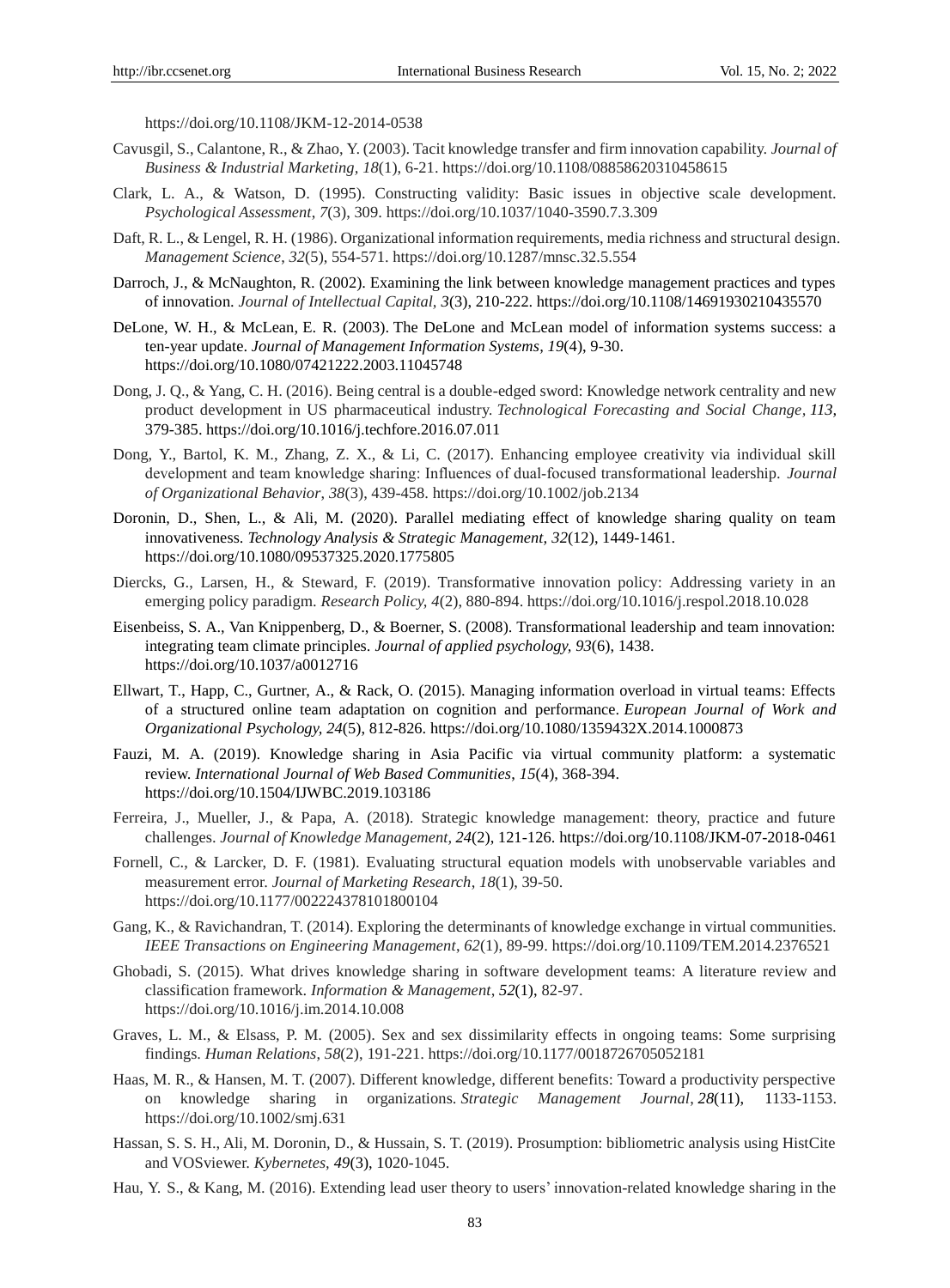online user community: the mediating roles of social capital and perceived behavioral control. *International Journal of Information Management*, *36*(4), 520-530. https://doi.org/10.1016/j.ijinfomgt.2016.02.008

- Hendriks, P. (2004). Assessing the role of culture in knowledge sharing, in proceedings of fifth European conference in organization, knowledge, learning and capabilities. *Austria: Innsbruck.*
- Hinkin, T. R. (1995). A review of scale development practices in the study of organizations. *Journal of Management*, *21*(5), 967-988. https://doi.org/10.1177/014920639502100509
- Hoque, M. R. (2016). An empirical study of mHealth adoption in a developing country: The moderating effect of gender concern. *BMC Medical Informatics and Decision Making*, *16*(1), 51. https://doi.org/10.1186/s12911-016-0289-0
- Hsu, M. H., Chang, C. M., & Yen, C. H. (2011). Exploring the antecedents of trust in virtual communities. *Behaviour & Information Technology*, *3*(5), 587-601. https://doi.org/10.1080/0144929X.2010.549513
- Hu, L. T., & Bentler, P. M. (1999). Cutoff criteria for fit indexes in covariance structure analysis: Conventional criteria versus new alternatives. *Structural Equation Modeling: A Multidisciplinary Journal*, *6*(1), 1-55. https://doi.org/10.1080/10705519909540118
- Hussain, S. T., Lei, S., Akram, T, Syed, J., Syed, H. H., & Muhammad, A. (2018). Kurt Lewin"s change model: A critical review of the role of leadership and employee involvement in organizational change. *Journal of Innovation and Knowledge, 3*(1), 44-55. https://doi.org/10.1016/j.jik.2016.07.002
- Kane, G. C. (2017). The evolutionary implications of social media for organizational knowledge management. *Information and organization*, *27*(1), 37-46. https://doi.org/10.1016/j.infoandorg.2017.01.001
- Khan, N. A., Khan, N. A., Bahadur, W., & Ali, M. (2021). Mobilepayment adoption: A multi-theory model, multi-method approach and multi-country study. *International Journal of Mobile Communications, 19*(4), 467-491. https://doi.org/10.1504/IJMC.2021.116119
- Kianto, A., Sáenz, J., & Aramburu, N. (2017). Knowledge-based human resource management practices, intellectual capital and innovation. *Journal of Business Research*, *81*(1), 11-20. https://doi.org/10.1016/j.jbusres.2017.07.018
- Kline, R. B. (1998). Software review: Software programs for structural equation modeling: Amos, EQS, and LISREL. *Journal of Psycho Educational Assessment, 16*(4), 343-364. https://doi.org/10.1177/073428299801600407
- Kremer, H., Villamor, I., & Aguinis, H. (2019). Innovation leadership: Bestpractice recommendations for promoting employee creativity, voice and knowledge sharing. *Business Horizons, 62*(1), 65-74. *https://doi.org/10.1016/j.bushor.2018.08.010*
- Lai, H. M., & Chen, T. T. (2014). Knowledge sharing in interest online communities: A comparison of posters and lurkers. *Computers in Human Behavior*, *35*(3), 295-306. https://doi.org/10.1016/j.chb.2014.02.004
- Lei, S., Sun, C., & Ali, M. (2021). Influencing factors and paths of upgrading consumer goods industry in Shanghai: a FsQCA approach. *International Journal of Emerging Markets (ahead-of-print).*
- Lei, S., Qin, C., & Ali, M. (2021). The impact of authentic leadership on individual and team creativity: a multilevel perspective. *Leadership and Organization Development Journal, 42*(4), 644-662. https://doi.org/10.1108/LODJ-12-2019-0519
- Leitner, K. H. (2015). Intellectual capital, innovation, and performance: Empirical evidence from SMEs. *International Journal of Innovation Management, 19*(5), 1550-1566. https://doi.org/10.1142/S1363919615500607
- Liao, S. H., Fei, W. C., & Chen, C. C. (2007). Knowledge sharing, absorptive capacity, and innovation capability: An empirical study of Taiwan's knowledge-intensive industries. *Journal of Information Science, 33*(3), 340-359. https://doi.org/10.1177/0165551506070739
- Liao, T. H. (2017). Developing an antecedent model of knowledge sharing intention in virtual communities. *Universal Access in the Information Society*, *16*(1), 215-224. https://doi.org/10.1007/s10209-016-0452-5
- Liu, Y., & Phillips, J. S. (2011). Examining the antecedents of knowledge sharing in facilitating team innovativeness from a multilevel perspective. *International Journal of Information Management*, *31*(1), 44-52. https://doi.org/10.1016/j.ijinfomgt.2010.05.002
- Madhavan, R., & Grover, R. (1998). From embedded knowledge to embodied knowledge: New product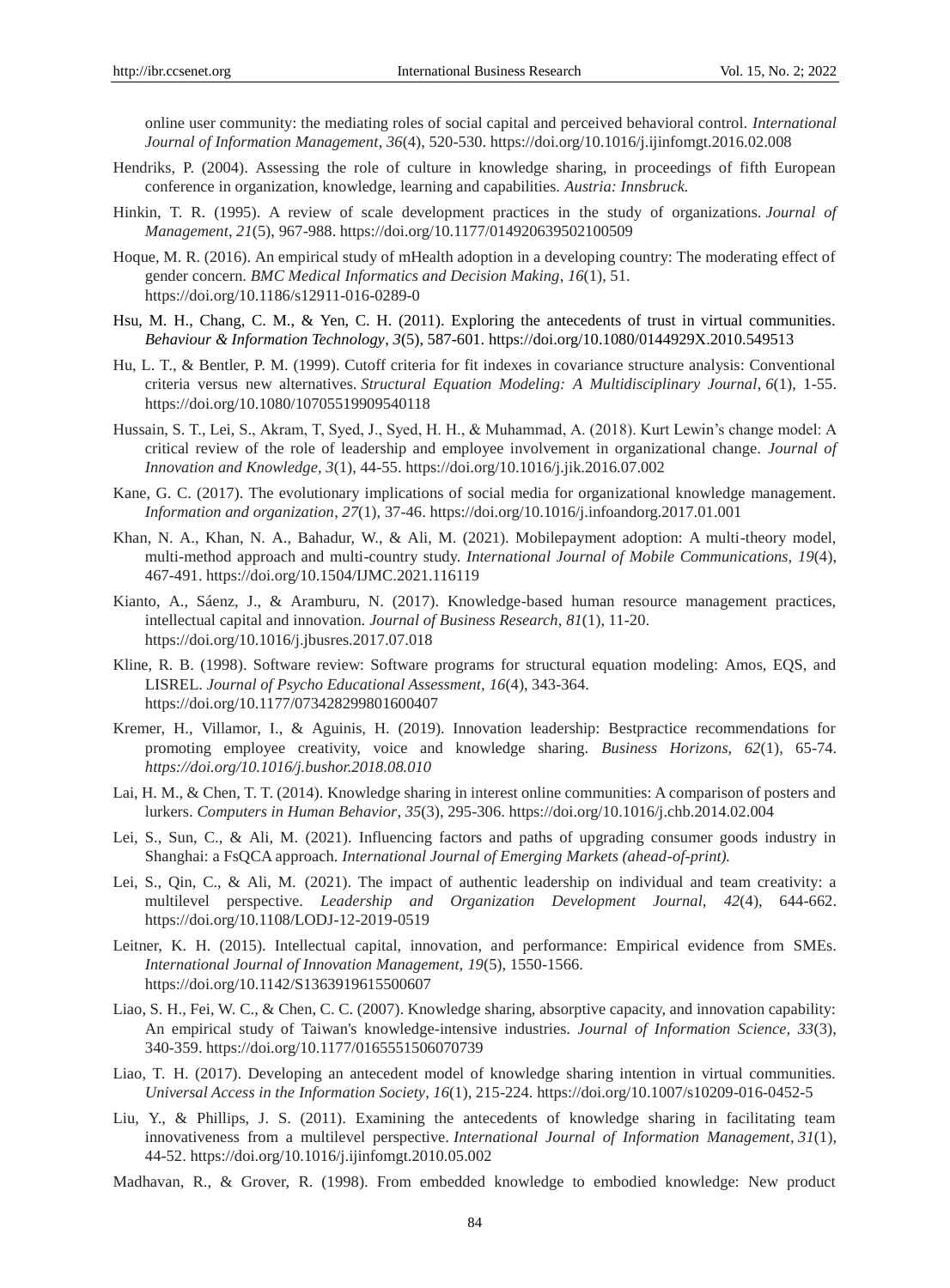development as knowledge management. *Journal of Marketing*, *62*(4), 1-12. https://doi.org/10.1177/002224299806200401

- Marsh, H. W., Barnes, J., & Hocevar, D. (1985). Self–other agreement on multidimensional self-concept ratings: Factor analysis and multitrait–multimethod analysis. *Journal of Personality and Social Psychology*, *49*(5), 1360. https://doi.org/10.1037/0022-3514.49.5.1360
- McDonald, R. P., & Ho, M. H. R. (2002). Principles and practice in reporting structural equation analyses. *Psychological Methods*, *7*(1), 64. https://doi.org/10.1037/1082-989X.7.1.64
- Muhammad, A., Lei, S., Syed, A. A., & Syed, T. H. (2017). Relationship of external knowledge management and performance of Chinese manufacturing firms: The mediating role of talent management. *International Business Research, 10*(8). https://doi.org/10.5539/ibr.v10n6p248
- Muhammad, A., Lei, S., Jie Z. S., & Anisur, R. (2018). Empowering leadership and employee performance: A mediating role of thriving at work. *International Journal of Asian Business and Information Management, 9*(2), 1-14. https://doi.org/10.4018/IJABIM.2018040101
- Muhammad, A., Lei, S., & Wei, Y. (2018). The mediating role of the employee relations climate in the relationship between strategic HRM and organizational performance in Chinese banks. *Journal of Innovation & Knowledge, 3*(3), 115-122. https://doi.org/10.1016/j.jik.2016.12.003
- Muhammad, A., Yan, J., & Khan, M. R. (2020). Mindfulness and study engagement: mediating role of psychological capital and intrinsic motivation. *Academy of Management Proceedings.* https://doi.org/10.5465/AMBPP.2020.14737abstract
- Nahapiet, J., & Ghoshal, S. (1998). Social capital, intellectual capital, and the organizational advantage. *Academy of Management Review*, *23*(2), 242-266. https://doi.org/10.5465/amr.1998.533225
- Nonaka, I., & Nishihara, A. H. (2018). Introduction to the concepts and frameworks of knowledge-creating theory. *Knowledge Creation in Community Development* (1-15). Palgrave Macmillan, Cham. https://doi.org/10.1007/978-3-319-57481-3\_1
- Nunnally, J. C., & Bernstein, I. H. (1994). Validity. *Psychometric Theory*, *3,* 99-132.
- Park, S., & Kim, E. J. (2018). Fostering organizational learning through leadership and knowledge sharing. *Journal of Knowledge Management, 22*(6), 1408-1423. https://doi.org/10.1108/JKM-10-2017-0467
- Pearce, C. L. (2004). The future of leadership: Combining vertical and shared leadership to transform knowledge work. *Academy of Management Perspectives, 18*(1), 47-57. https://doi.org/10.5465/ame.2004.12690298
- Preacher, K. J., & Hayes, A. F. (2008). Asymptotic and resampling strategies for assessing and comparing indirect effects in multiple mediator models. *Behavior Research Methods*, *40*(3), 879-891. https://doi.org/10.3758/BRM.40.3.879
- Preacher, K. J., Zyphur, M. J., & Zhang, Z. (2010). A general multilevel SEM framework for assessing multilevel mediation. *Psychological methods, 15*(3), 209. https://doi.org/10.1037/a0020141
- Raab, K. J., Ambos, B., & Tallman, S. (2014). Strong or invisible hands? Managerial involvement in the knowledge sharing process of globally dispersed knowledge groups. *Journal of World Business*, *49*(1), 32-41. https://doi.org/10.1016/j.jwb.2013.02.005
- Razaka, N. A., Pangilb, F., Zinb, Md. L., Yunusc, N. A. M., & Asnawic, N. H. (2016). Theories of knowledge sharing behavior in business strategy. *Procedia Economics and Finance, 37*(2016), 545-553. https://doi.org/10.1016/S2212-5671(16)30163-0
- Ruiz-Jiménez, J. M., del Mar Fuentes-Fuentes, M., & Ruiz-Arroyo, M. (2016). Knowledge combination capability and innovation: The effects of gender diversity on top management teams in technology-based firms. *Journal of Business Ethics*, *135*(3), 503-515. https://doi.org/10.1007/s10551-014-2462-7
- Rusly, F. H., Corner, J. L., & Sun, P., (2012). Positioning change readiness in knowledge management research. *Journal of Knowledge Management, 16*(2), 329-355. https://doi.org/10.1108/13673271211218906
- Safa, N. S., & Von Solms, R. (2016). An information security knowledge sharing model in organizations. *Computers in Human Behavior*, *57,* 442-451. https://doi.org/10.1016/j.chb.2015.12.037
- Saifi, S. A., Dillon, S., & McQueen, R. (2016). The relationship between face to face social networks and knowledge sharing: an exploratory study of manufacturing firms. *Journal of knowledge management, 20*(2), 308-326. https://doi.org/10.1108/JKM-07-2015-0251